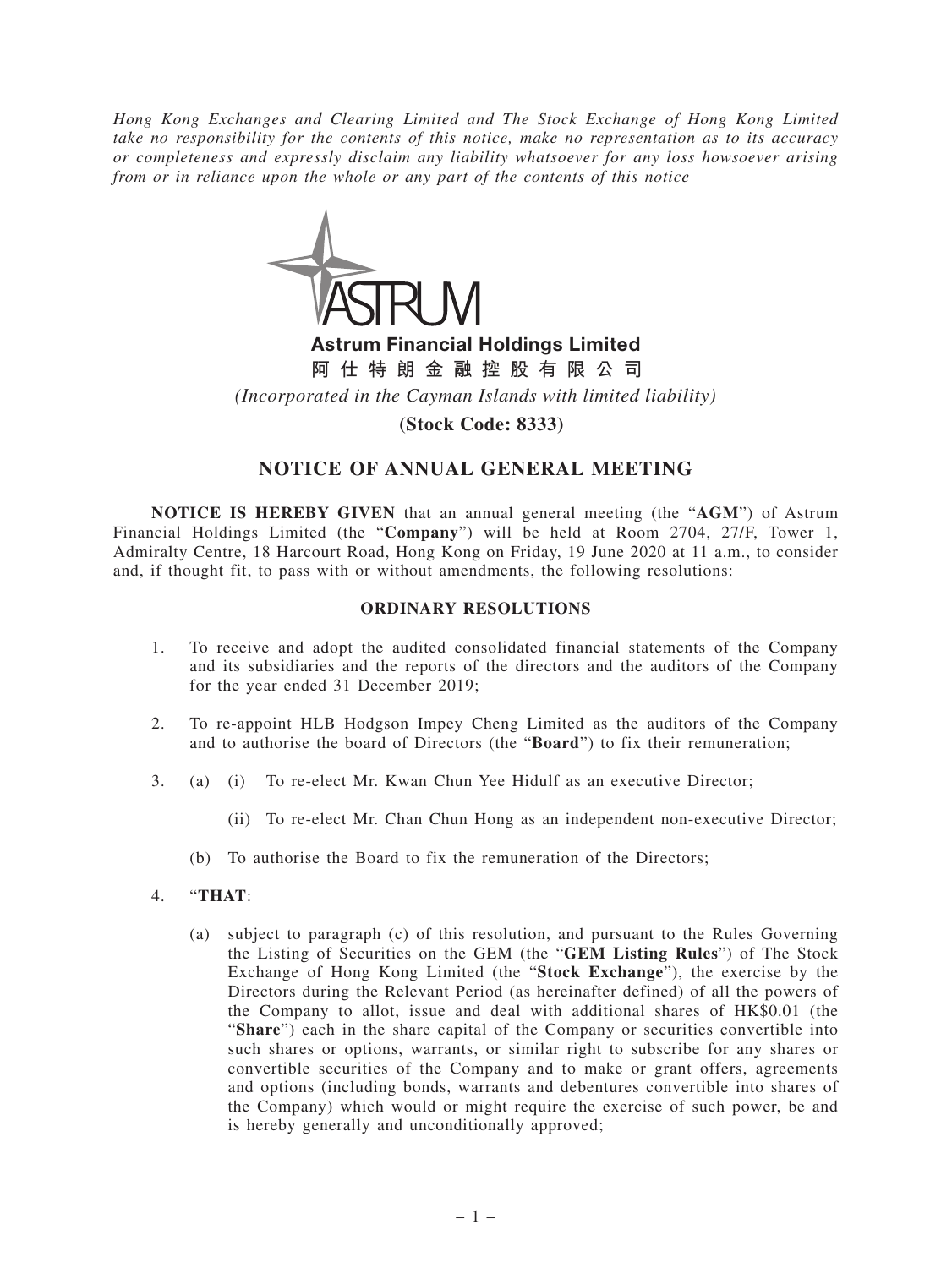- (b) the approval in paragraph (a) of this resolution shall authorise the Directors during the Relevant Period to make or grant offers, agreements and options (including bonds, warrants and debentures convertible into shares of the Company) which would or might require the exercise of such powers (including but not limited to the power to allot, issue and deal with additional Shares in the capital of the Company) during or after the end of the Relevant Period;
- (c) the aggregate nominal amount of share capital allotted or agreed conditionally or unconditionally to be allotted and issued (whether pursuant to an option or otherwise) by the Directors pursuant to the approval in paragraphs (a) and (b) of this resolution, otherwise than pursuant to (i) a Rights Issue (as hereinafter defined); (ii) the exercise of any options granted under any share option scheme adopted by the Company or similar arrangement for the time being adopted for the grant or issue to officers and/or employees of the Company and/or any of its subsidiaries and/or any eligible persons thereunder of shares or rights to subscribe for shares in the capital of the Company; (iii) any scrip dividend scheme or similar arrangement providing for the allotment and issue of shares in the Company in lieu of the whole or part a dividend pursuant to the articles of association of the Company (the "**Articles of Association**") from time to time; or (iv) an issue of shares upon the exercise of rights of subscription or conversion under the terms of any warrants of the Company or any securities which are convertible into shares of the Company, shall not exceed 20% of the aggregate nominal amount of the issued share capital of the Company as at the date of passing this resolution, and the said approval shall be limited accordingly; and
- (d) for the purpose of this resolution, "**Relevant Period**" means the period from the passing of this resolution until whichever is the earliest of:
	- (i) the conclusion of the next annual general meeting of the Company; or
	- (ii) the date by which the next annual general meeting of the Company is required to be held by the Articles of Association or any applicable laws of the Cayman Islands; or
	- (iii) the date upon which the authority given under this resolution is revoked or varied by an ordinary resolution of the shareholders of the Company (the "**Shareholders**") in a general meeting of the Company.

"**Rights Issue**" means an offer of shares of the Company open for a period fixed by the Company or the Directors to the Shareholders whose names appear on the register of members of the Company on a fixed record date in proportion to their then holdings of such shares as at that date (subject to such exclusions or other arrangements as the Directors may deem necessary or expedient in relation to fractional entitlements or having regard to any restrictions or obligations under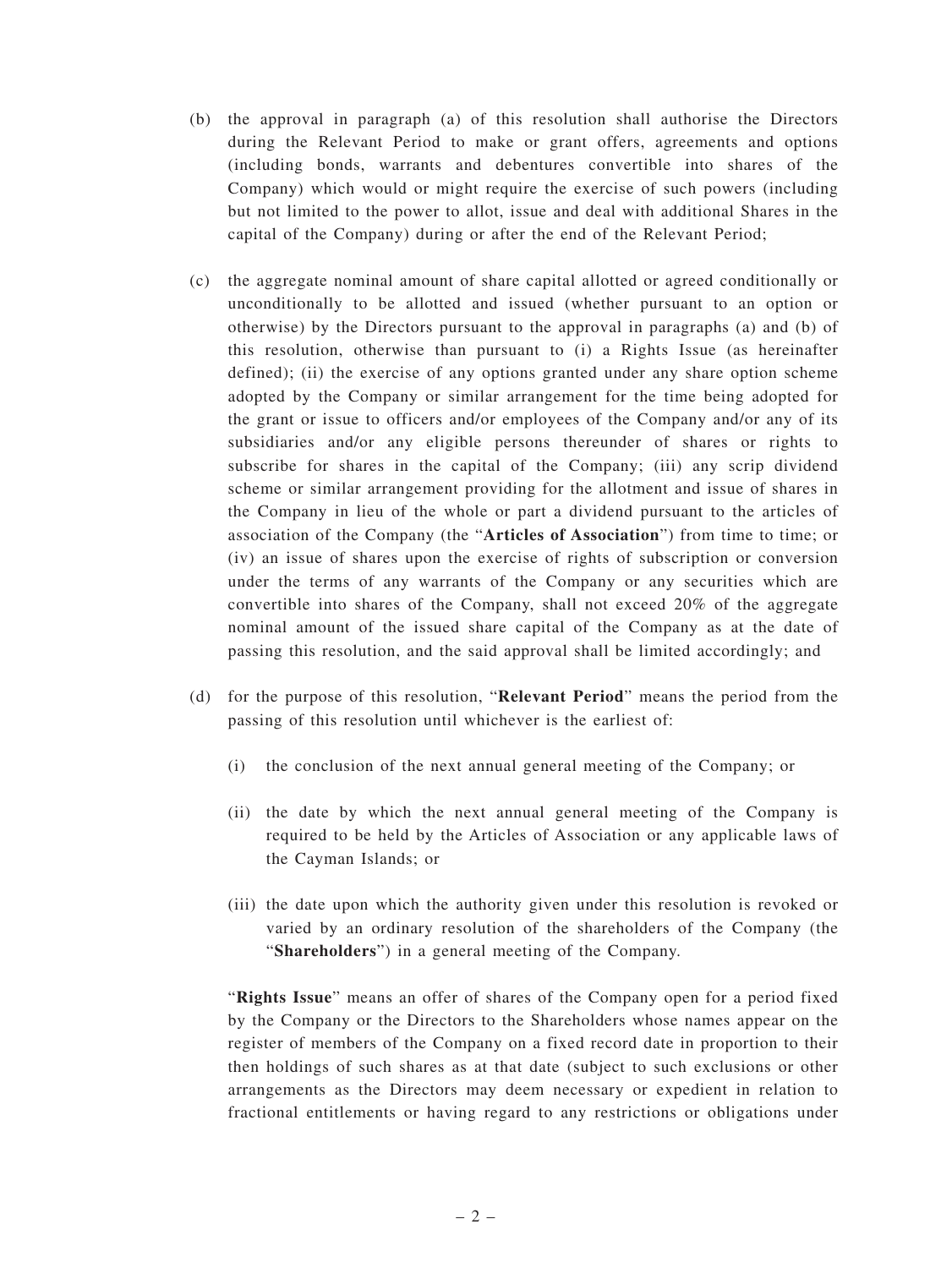the laws of any relevant jurisdiction, or the requirements of any recognised regulatory body or any stock exchange)."

## 5. "**THAT**:

- (a) subject to paragraph (c) of this resolution, the exercise by the Directors during the Relevant Period (as hereinafter defined) of all the powers of the Company to repurchase shares in the share capital of the Company on the GEM of the Stock Exchange or on any other stock exchange on which the securities of the Company may be listed and which is recognised by the Securities and Futures Commission of Hong Kong and the Stock Exchange for this purpose, and that the exercise by the Directors of all powers to repurchase such shares are subject to and in accordance with all applicable laws and requirements of the GEM Listing Rules or of any other stock exchange as amended from time to time, be and is hereby generally and unconditionally approved;
- (b) the approval in paragraph (a) of this resolution above shall be in addition to any other authorisation given to the Directors and shall authorise the Directors on behalf of the Company during the Relevant Period to procure the Company to repurchase its shares at a price determined by the Directors;
- (c) the aggregate nominal amount of the share capital of the Company repurchased or agreed conditionally or unconditionally to be repurchased by the Company pursuant to the approval in paragraph (a) of this resolution during the Relevant Period shall not exceed 10% of the aggregate nominal amount of the issued share capital of the Company as at the date of the passing of this resolution, and the said approval shall be limited accordingly; and
- (d) for the purpose of this resolution, "**Relevant Period**" means the period from the passing of this resolution until whichever is the earliest of:
	- (i) the conclusion of the next annual general meeting of the Company; or
	- (ii) the date by which the next annual general meeting of the Company is required to be held by the Articles of Association or any applicable laws of the Cayman Islands; or
	- (iii) the date upon which the authority given under this resolution is revoked or varied by an ordinary resolution of the Shareholders in a general meeting of the Company."
- 6. "**THAT** conditional upon the passing of resolutions Nos. 4 and 5 as set out in this notice convening the AGM of which this resolution forms part, the general mandate granted to the Directors pursuant to resolution No. 4 as set out in this notice convening the AGM of which this resolution forms part be and is hereby extended by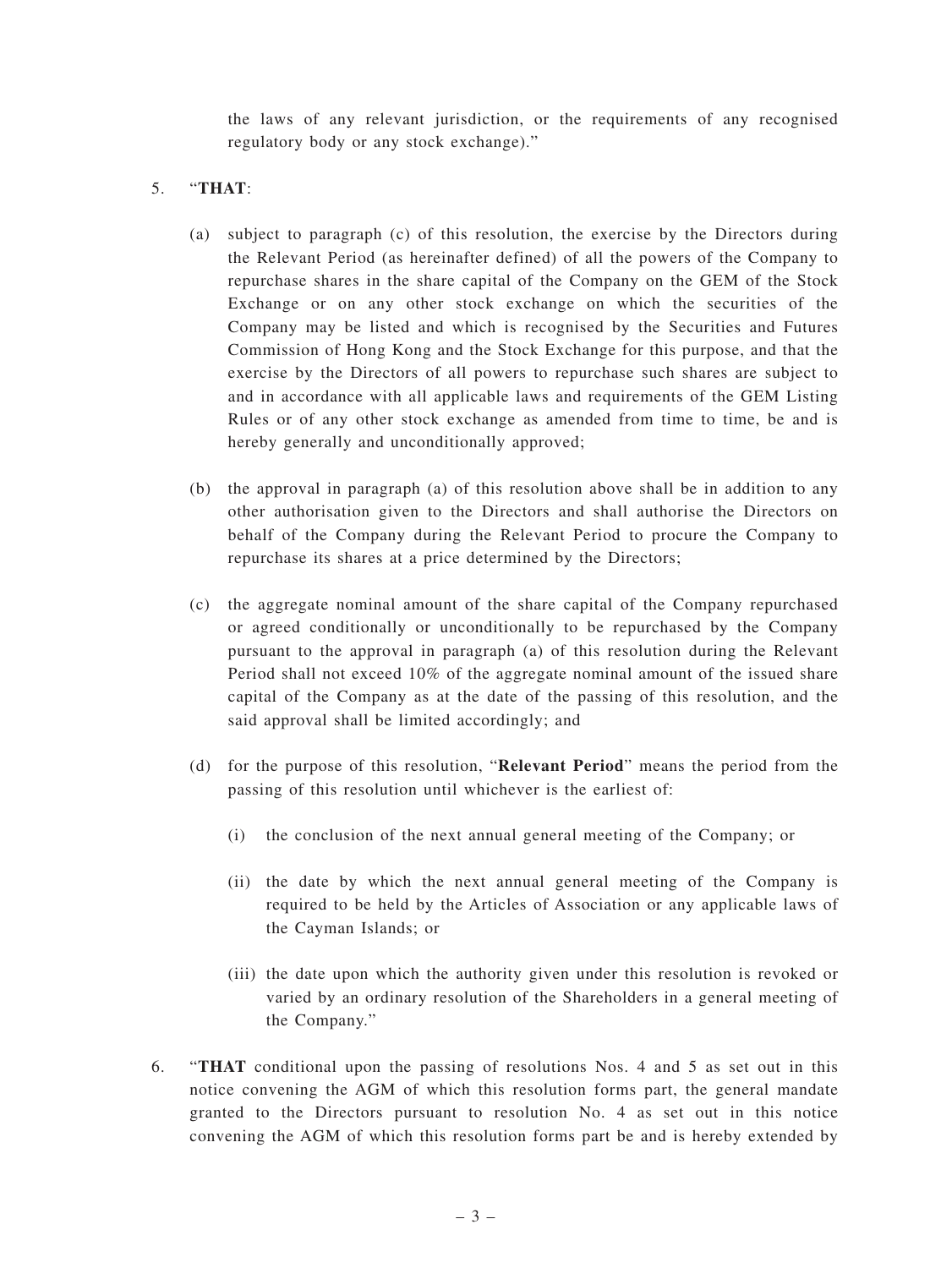the addition thereto of an amount representing the aggregate nominal amount of share capital of the Company repurchased by the Company under the authority granted pursuant to resolution No. 5 as set out in this notice convening the AGM of which this resolution forms part, provided that such amount shall not exceed 10% of the aggregate nominal amount of the issued share capital of the Company as at the date of passing this resolution."

> By order of the Board **Astrum Financial Holdings Limited Pan Chik** *Chairman and Chief Executive Officer*

#### Hong Kong, 31 March 2020

*Notes:*

- 1. Any member of the Company entitled to attend and vote at the AGM is entitled to appoint one or more proxies to attend and vote instead of him. A member who is the holder of two or more shares may appoint more than one proxy to represent him and vote on his behalf at the AGM. A proxy need not be a member of the Company.
- 2. The instrument appointing a proxy shall be in writing under the hand of the appointer or his attorney duly authorised in writing, or if the appointer is a corporation, either under seal or under the hand of an officer or attorney duly authorized on its behalf.
- 3. Where there are joint registered holders of any shares, any one of such persons may vote at the AGM (or any adjournment thereof), either personally or by proxy, in respect of such share as if he were solely entitled thereto; but if more than one of such joint holders by present at the AGM personally or by proxy, that one of the said persons so present whose name stands first on the register of members of the Company in respect of such share shall alone be entitled to vote in respect thereof.
- 4. In order to be valid, the proxy form, together with the power of attorney or other authority (if any) under which it is signed or a notarially certified copy thereof, must be deposited at the Company's branch registrar and transfer office in Hong Kong, Tricor Investor Services Limited at Level 54, Hopewell Centre, 183 Queen's Road East, Hong Kong not less than 48 hours before the time appointed for holding the AGM or any adjournment thereof.
- 5. Delivery of an instrument appointing a proxy shall not preclude a shareholder from attending and voting in person at the AGM and, in such event, the instrument appointing a proxy shall be deemed to be revoked.
- 6. In relation to resolution No. 3, Mr. Kwan Chun Yee Hidulf and Mr. Chan Chun Hong will retire from office as Directors at the AGM in accordance with the Articles of Association and, being eligible, will offer themselves for re-election. Biographical details of these Directors are set out in Appendix II to this circular.
- 7. An explanatory statement as required by the GEM Listing Rules in connection with the repurchase mandate under resolution No. 5 above is set out in Appendix I to this circular.
- 8. The transfer books and register of members of the Company will be closed from 16 June 2020 (Tuesday) to 19 June 2020 (Friday), both dates inclusive. During such period, no share transfers will be effected. In order to qualify for attending the AGM, all transfer documents, accompanied by the relevant share certificates, must be lodged with the Company's branch share registrar in Hong Kong, Tricor Investor Services Limited at Level 54, Hopewell Centre, 183 Queen's Road East, Hong Kong for registration no later than 4:30 p.m. on 15 June 2020 (Monday).
- 9. A form of proxy for use by shareholders at the AGM is enclosed.